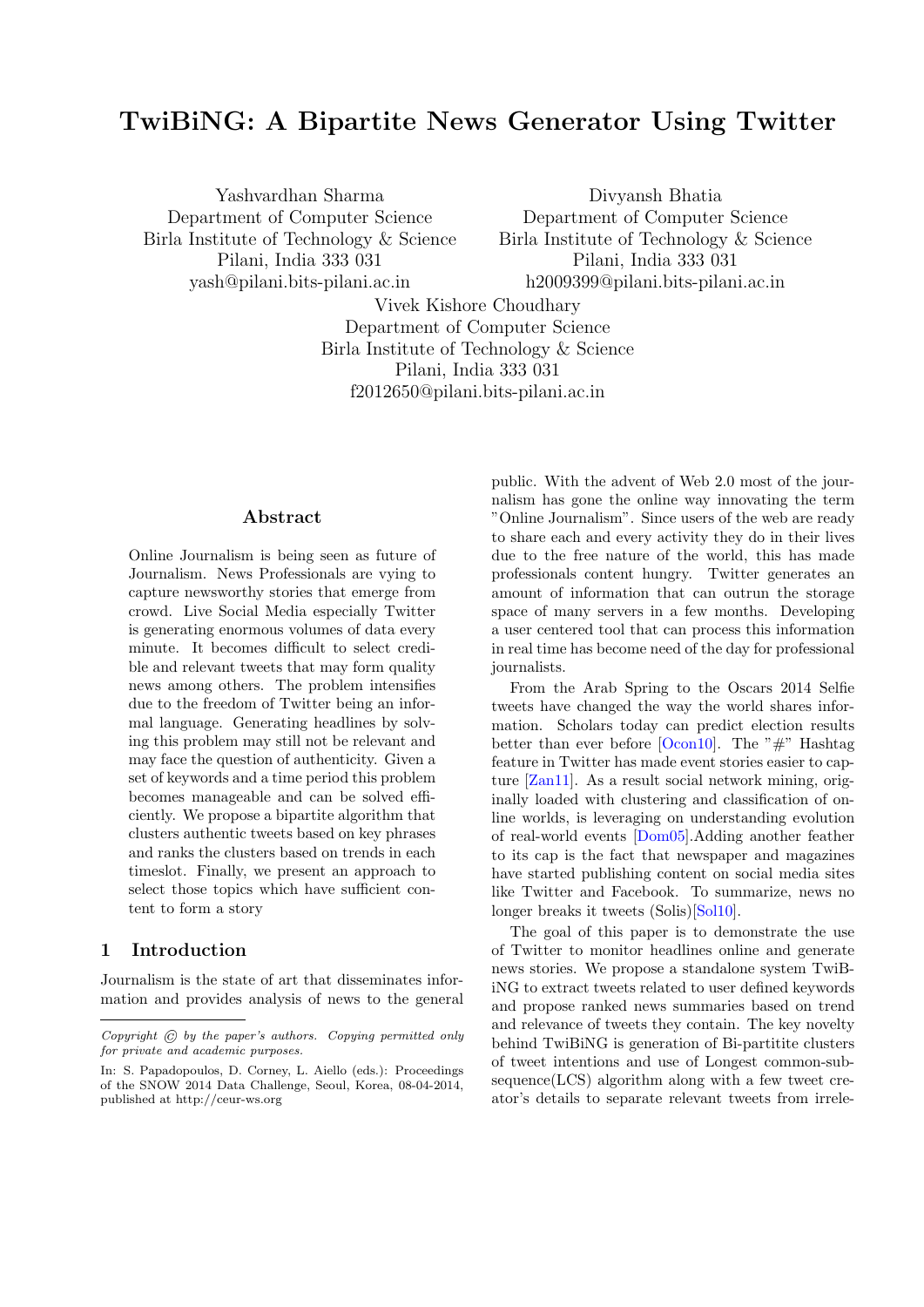vant ones. This approach not only produces better clusters but also generates stories that are authentic, contains less spam and more importantly are distinct from each other. Also since we base our approach on intention of tweets it makes it language independent. Readers should note that by intention we refer to the general subject of tweet; not the intention of the user posting it. The selected datasets were developed from tweets collected between Tue 25 Feb, 18:00 GMT and Wed 26 Feb, 18:00 GMT based on keywords "Syria","Ukraine","Terror","Bitcoin". We collected 1,041,062 unique tweets from 556,295 users which included 648,651 retweets and 135,141 replies. The crawl also included messages sent from or to a set of around 5000 journalists/commentators.

In short our contributions can be summarized as:

- We incorporated retweets in BNgrams clustering [Aie13] and hence improved upon the trend ranking of keywords.
- We clustered our tweets based on bipartitite graph thereby clubbing similar intention tweets together.
- We reduced the effect of informal text in Twitter by using LCS based similarity score while dealing with keywords.
- We presented news headlines by ranking clustered tweets based on relevance to the clustered keyword set and use 'Part Of Speech' tagger to make them readable.

The remainder of the paper is organized as follows: In Section 2 we take a look at existing algorithms and approaches.Section 3 details about proposed methodologies and approaches. Section 4 provides a discussion of results. Section 5 concludes the work by laying a foundation for future work.

# **2 Related Work**

The work of generating headlines using social media can be seen as a combination of two branches 1) Information Retrieval and Text Mining and 2) Natural Language Processing. Scholars have worked extensively on Twitter data using both the fields. Here we present an overview of existing approaches in both fields:

## **2.1 Text Mining on Twitter Content**

Twitter has its own conventions for language while  $(Q)$  is used to mention user,  $(\#)$  is used to identify events and "RT" is used to represent a retweet. Bifet and Frank [Bif10] use these features for opinion mining. Zhao et al.[Zha11] develop a Twitter-LDA model through content analysis. The restricted length (140

characters) and informal text are some issues that pose problems to many text mining researchers (Hong and Davison [Hon10]). Bollen et al. [Bol11] used terms expressing positive and negative behavior for sentiment analysis on Twitter.

Text Clustering is another where scholars have worked for content analysis. Goyal and Mehala [Goy13] presented an approach to find conceptually related queries by clustering on bipartite and tripartite graphs. We try to propose a similar approach for Twitter content analysis using Bipartite graph. [Aie13] proposes trend based tweet clustering approaches. We present an approach that uses a modified BNgram clustering approach, which has motivation from original approach of [Aie13]. Phuvipadawat and Murata [Phu10] present a breaking news prediction algorithm that clusters tweets based on First Story detection after segmenting different stories. TwitterStand [San09] develops a "leader-follower" text clustering algorithm.

## **2.2 Natural Language Processing**

Headline Generation has been active area of research among NLP researchers. Most of the scholars work here by selecting a proper set of keywords and finding a way to combine them in a way that forms a grammatically coherent and meaningful sentence. In Banko et al.[Ban00] authors present a statistical approach to term selection and term ordering process that depicts the power of non-extractive summarization whereas Jin and Hauptman [Jin01] presents an approach for extractive summarization along with a Bayesian approach. They also discuss various issues in keyword selection for headline generation. We use Part of speech tagging along with most relevant tweet identification to generate meaningful user readable headline.

# **3 Methodology**

We divide our process in four phases 1) Data preparation, 2) Data Clustering 3) Cluster Ranking, 4) Tweet Ranking and Headline generation. We will now describe our TwiBiNG system phase by phase:

#### **3.1 Data Preparation**

Once the data set for a given timeslot is ready by extracting tweets related to a given set of seeds and keywords, we tag entities in tweets using Stanford's Partof-Speech Tagger and extract nouns, HashTags, Users. We ignore other parts of speech, thereby concentrating more on the subject than the predicate. This is because in a given timeslot, it is difficult for predicate to change rapidly for the same subject while the reverse may not be true. These tagged words are referred as key phrases (KP) from now on. We now decide on trending keywords.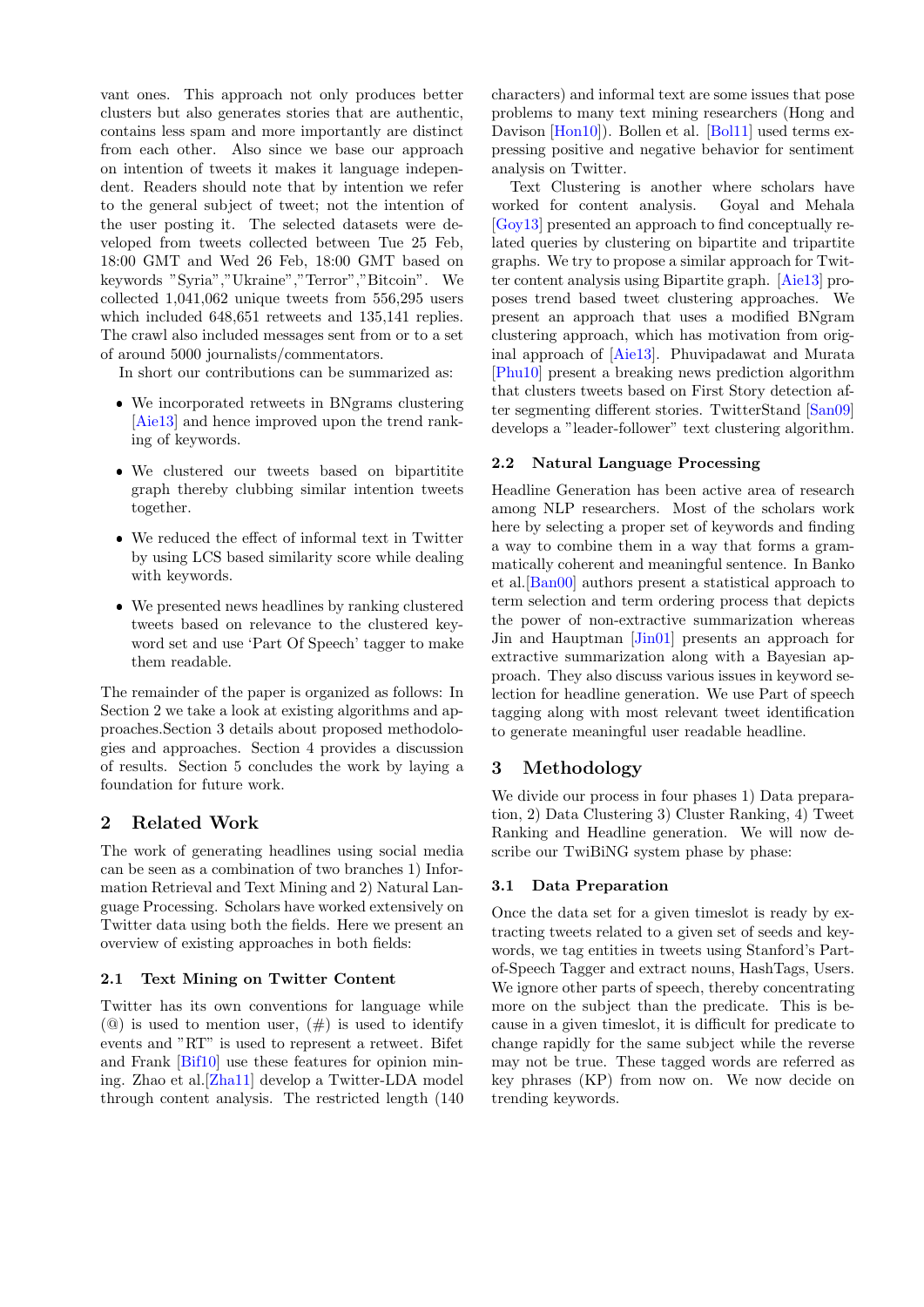We rank keywords using a modified df-idft [Aie13] score by incorporating retweets:

$$
R(k_i) = \frac{R_i - R_{i-1}}{\max(R_i, R_{i-1})}
$$

$$
Score(k_i) = t_i * log(1 + \frac{R(k_i+1)}{t_{i-1}+1})
$$

Here  $R_i$  represents number of retweets for keyword  $k$ in timeslot *i* and *t<sup>i</sup>* represents number of tweets for keyword *k*. Since a keyword may be related to unbounded number of tweets and retweets in a timeslot deciding on threshold is difficult. Therefore, we decided to normalize the score for each keyword using min-max normalization. Let  $K >$  be the set of tweets in a slot *i* then normalized score is given by:

$$
NormalizedScore(NK_i) =\n \frac{Score(k_i) - min(Score())}{max(Score()) - min(Score())}
$$

The threshold for these normalized keywords was decided to be 0.0075 through experiments. We select the keywords above this threshold and store them in a set  $(S_i)$ . We observed that for each timeslot at this threshold we get around 800-875 trending keywords. Once this set was ready we assigned tweets to each keyword, i.e. we reversed the bipartite graph of Figure 1. We now filter the tweets based on user details specifically number of followers and status counts. This step is necessary in order to increase authenticity and reduce tweets containing spamming content. Since clustering is based on tweet intention, not performing the previous step may hamper clustering performance. Also the generated stories may not be considered quality news. Our experiments based on (Hutto et. al. [Hut13]) decided that users with a follower count*>*600 and tweet count*>*6000 may be considered authentic and considering tweets by these users alone will significantly improve system performance.



Figure 1: Bipartite Graph for Tweets(T) and Keywords(K)

Now since we are building a user centered news generator we want tweets related to the keywords defined by user to improve relevancy. For this purpose we scan all keywords in (*Si*) and compute their Similarity with user-defined keywords (*Ui*).

$$
LCS(S_i, U_i) = LongestCommonSubsequence(S_i, U_i)
$$

If any  $LCS(S_i, U_i)$  contains  $U_i$  then we include all the tweets related to  $S_i$  in set  $\langle TU_i \rangle$  which contains tweet ids related to user centered keywords. We scan the database for the timeslot again and remove those tweets which are not contained in  $\langle TU_i \rangle$  (usercentric tweets). At the end of this stage we end up with a set of tweets and related keywords that can be considered authentic for a news story.

## **3.2 Intention based Tweet Clustering**

We use the approach used in  $[Goy13]$  to use bipartite clustering of tweets. The basic aim here is to get real intention of tweets in clusters. Algorithm 1 presents an incremental bipartite algorithm to cluster tweets and keywords. Once we have a set of clusters we know the intention of tweets. As can be seen the threshold is kept *>* 0.5, which signifies that keywords merged should have an intention similarity of more than 50%. Readers requiring more specific tweets to be clustered together may increase the similarity but this comes at a cost of duplicate tweets being merged together. As can be observed in Algorithm 1, since the clustering is on basis of basis of Intersection $(T_i, T_j)$  there will be duplicate tweets in cluster but a news story containing a lot of duplicate tweets would be considered of poor quality. So removing duplicate content becomes a prime task now.

**Data:** I<  $S_i$ , <  $TS_i$  >>  $S_i$  and  $TS_i$  denotes a set of keywords and related tweets

**Result**:  $0 \lt C S_i \lt C T S_i \gt \gt \text{clustered set of}$ tweets

Let S: represent set of unique keywords

**while** *clusters exist with similarity > threshold* **do** flag $=0$ ; **while** *s<sup>i</sup> in S* **do**  $j=i+1;$ **while** *t<sup>j</sup> in T* **do**  $\text{Sim}(s_i, s_j)$  $=\text{Intersection}(Ts_i, Ts_j)/\text{Union}(Ts_i, Ts_j);$  $\textbf{if} \enspace Sim\left(s_i,s_j\right) > 0.5 \textbf{ then}$  $I < s_i, < T s_i \gg \; =$  $I < s_i = s_j, \langle Union(Ts_i, Ts_j) \rangle$ Remove  $s_j$  from I flag=1; **end end if** *flag=0* **then** b **end** reak; **end end**

Algorithm 1: Bipartite Clustering of Tweets using Keywords

In Algorithm 2 we present an algorithm to remove du-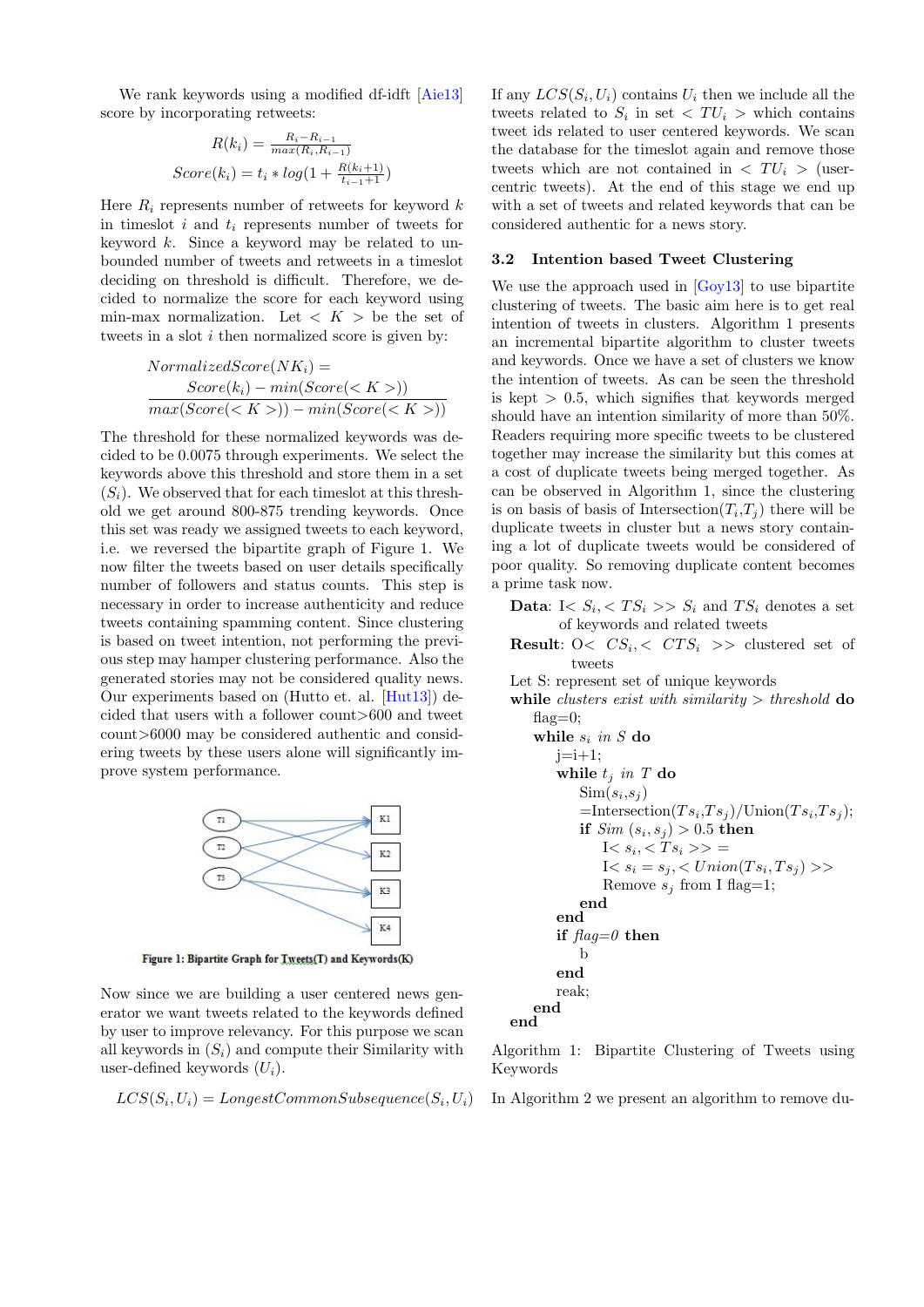plicate tweets from cluster:

**Data**:  $\langle CS_i, \langle CTS_i \rangle \rangle$  Set of tweets in a cluster of keywords *CS<sup>i</sup>* **Result**: :  $\langle CS_i, \langle FTS_i \rangle \rangle$  Final Set of tweets and clusters **while** *cs<sup>i</sup> in CS<sup>i</sup>* **do** while  $t_i$  *in*  $CTS_i$  do  $j=i+1$ **if**  $\langle D_i \rangle$ *.contains* $\langle t_i \rangle$  = *false* **then while**  $t_j$  *in*  $CTS_j$  **do**  $\text{sim}(t_i, t_j) =$  $\text{LCS}(t_i, t_j) / \text{Min}(t_i.length, t_j.length)$  $\textbf{if} \, \, \textit{sim}(t_i, t_j) > 0.65 \,\, \textbf{then}$  $\langle D_i \rangle$ -add $(t_j)$ ; **end end end end**  $\langle FTS_i \rangle = \langle CTS_i \rangle - \langle D_i \rangle;$  $\langle CS_i, \langle CTS_i \rangle \rangle = \langle CS_i, \langle FTS_i \rangle \rangle$ **end**

Algorithm 2: To remove Duplicate Tweets from Cluster

The motivation behind threshold of 0.65 in Algorithm 2 can be observed in O'Connor [Oco10]. We end this phase with a cluster of keywords and their relevant set of tweets. So now we know the intention of our keywords and we are ready to rank them.

#### **3.3 Cluster Ranking**

Up until this phase we have obtained required set of clusters. We now need to rank them. Although different authors [Yaj12][Hav03][Shu11] have proposed efficient topic ranking methods they have a common feature that relevance to considered keywords is considered an important issue. We make use of this fact and of normalized trend score to generate a ranking score for clusters. Since we are vying for a user centric tool our clusters should be most relevant to their intention. Also since we have to generate headlines trend needs a special attention. Keeping the above two facts we present our cluster ranking methodology. Using  $\langle U_i \rangle$  we collected tweets for relevant keywords in section 3.1 as set  $\langle TU_i \rangle$ . We calculate Relevancy of cluster  $CS_i$  having tweets  $\lt FS_i$  > as:

$$
RCS_i = Relevantcy(CS_i) = \frac{Max(Intersection(U_i, FS_i)}{Union(U_i, FS_i)}
$$

This relevancy score gives us an indication about the relation of cluster to the user's intention.

$$
TCS_i = Trend(CS_i) = e^{-Max(NormalizedScore of CSi)}
$$

This factor indicates that how much a cluster is trending. The idea of taking Max(Normalized Score of *CSi*) has its Motivation from BNgram clustering approach used in [Aie13]. Readers can think of *T CS<sup>i</sup>* as a boost factor for relevance.

$$
ClusterScore(CScr_i) = RCS_i * TCS_i
$$

We now rank the clusters based on (*CScr<sup>i</sup>* ). At the end of this phase we have ranked our clusters and to avoid any confusion further we now refer them as *<*  $CS_{ir}$ ,  $\lt$   $FTS_{ir}$  >>.

#### **3.4 Tweet Ranking in Clusters**

Now once clusters are ranked we need to rank tweets contained in them in order to present them in most relevant order. Before introducing ranking calculations we need to introduce expanded keyword set. This can be seen as a prerequisite in the step of headline formation. This step is necessary and relevant since some of the clusters may contain a small number of keywords and need sufficient information to generate a story. We represent the expanded cluster set as  $\langle ECS_i \rangle$ . Let set  $K_t$  > represent set of keywords for tweet  $T_i$ . Then relevance score for  $T_i$  is calculated as

$$
Score(Ti) = \frac{Intersection(, )}{Union(, )}
$$

Now we rank our tweets based on  $Score(T_i)$ . At the end of this phase, we filter out tweets which have a  $score(T_i)$  ; 0.3. The threshold 0.3 is based on the results of our experiments, as described in Table 2. Increasing the threshold provides better quality stories but reduces the number of stories at a high rate. Hence, readers requiring more focused stories may increase the threshold.

#### **3.5 Cluster Selection and Headline Generation**

In this phase we provide an approach to decide which clusters can form news. As can be observed not all clusters form a story, we must judiciously decide on clusters to form news. By experiments, we observed the following Heuristic may be used to select quality clusters: H3.5.1: Those clusters tend to form quality stories which contain at least four keywords, one Hashtag keyword, and is related to at least three tweets .Further , number of non Hashtag keywords should be more than Hashtag keywords.

The rationale behind this approach can be explained. The clusters having excessive amounts of hashtags as keywords are usually related to tweets with almost similar content. Having a hashtag allows users to easily identify events and more than three distinct tweets allows us to form a sequence of events. Since, we are needed to identify a fixed number of topics, we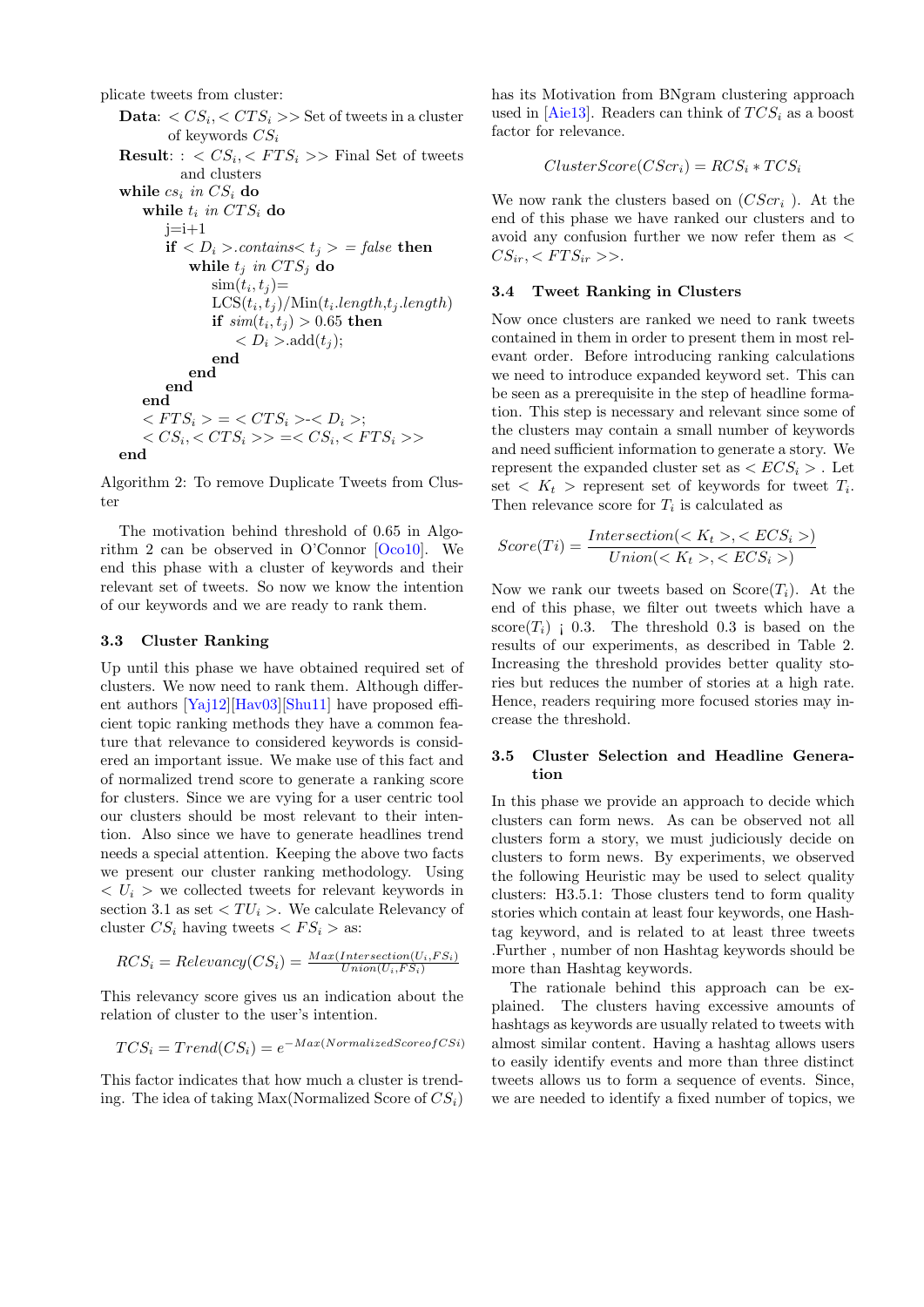follow H3.5.1 and scan all the clusters in  $\langle Cs_{ir} \rangle$  up until the specified number of clusters in each timeslot. Hence, we follow a dynamic approach that is independent of cluster count.

For Headline Generation we order the keywords in accordance to top ranked tweet in cluster and use POS tagger to connect the keywords. We believe that better approaches to form headlines exist, but we were dealing with informal language so we need to take support from tweet intent to form them. Readers may improve upon this aspect by considering statistical techniques mentioned in section 2.2.

# **4 Results and discussion**

Table 1 depicts human evaluation of results as carried out by authors. The official evaluation results of our method in the Data Challenge are included in snow2014dc [Pap14]. The language content shows that our topics were evenly distributed between English and non-English tweets. This is probably due to selection of keywords related to Syria and Ukraine, which allowed foreign phrases to come in the dataset. News Headline Readability being a highly subjective attribute, needs to be evaluated manually. A News Headline is considered readable if majority of the users accessing the system can comprehend it without the use of other resources. Further, it can be observed that 81.60% of our topics were labeled readable by language experts. The images related to the extracted tweets were found to symbolize the news story with 97.67% accuracy.

Table 2 represents the number of topical clusters with increasing score(Ti) threshold. As can be observed, number of clusters decrease at a high rate with respect to the threshold value. Thereby, allowing us to select 0.3 as our base threshold.

|                           | English     | 282 |
|---------------------------|-------------|-----|
| Language                  | Non-English | 256 |
| News Headline Readability | Good        | 439 |
|                           | Bad         | 99  |
| Topics with images        | Related     | 84  |
|                           | Unrelated   | ാ   |

Table 1: Human Evaluation of topics

Table 2: Number of clusters v/s Score(Ti) Threshold

| Threshold          | $\pm 0.25$ | $0.30\,$ | 0.35 | 0.40 |
|--------------------|------------|----------|------|------|
| No. of<br>Clusters |            | 538      |      | 261  |

Table 3 represents sample topics along with Headline, timestamp, related tweets and set of keywords. The readers should note that not all the tweets in the story

are covered, but only the most relevant are shown for clarity.These results show an improved performance over previously existing systems. A limitation of this system is not including user's community which may have allowed us to form tripartite clustering, thereby improving clustering quality at a low cost. Use of better known String matching algorithms may improve cluster quality. Our use of bipartite clustering algorithm can allow future researchers to explore more into this field.

### **5 Acknowledgement**

Authors owe a debt of gratitude to Dr. P. Goyal and Dr. N. Mehala for their constructive criticism and innovative ideas that formed the foundation of this study. We would like to extend special thanks Birla Institute of Technology and Science for providing resources without which this work would never have been completed. We would like to thank SNOW'14 organizers for giving us a chance to work on social sensor project and for their immediate follow up in cases of difficulty.

#### **References**

- [Ocon10] O'Connor, B., Balasubramanyan, R., Routledge, B. R., & Smith, N. A. (2010), *From tweets to polls: Linking text sentiment to public opinion time series*, ICWSM,11,122-129 .
- [Zan11] Zangerle, E., Gassler, W., & Specht, G. (2011). *Recommending#-tags in Twitter.* In Proceedings of the Workshop on Semantic Adaptive Social Web (SASWeb 2011). CEUR Workshop Proceedings (Vol. 730, pp. 67-78).
- [Dom05] Domingos, P. (2005). *Mining social networks for viral marketing.* IEEE Intelligent Systems, 20(1), 80-82.
- [Sol10] Solis, B. (2010). *The information divide between traditional and new media*, http://www.briansolis.com/2010/02/the-informationdivide-the-socialization-of-news-and-dissemination/, Internet Draft (last accessed March 16, 2014)
- [Aie13] Aiello, L., Petkos, G., Martin, C., Corney, D., Papadopoulos, S., Skraba, R., Goker, A., Kompatsiaris, I., Jaimes, A. (2013) *Sensing trending topics in Twitter.* Multimedia, IEEE Transactions on 15(6) 2681282.
- [Bif10] Bifet, A., & Frank, E. (2010).*Sentiment knowledge discovery in Twitter streaming data.* In Discovery Science (pp. 1-15). Springer Berlin Heidelberg.
- [Zha11] Zhao, W. X., Jiang, J., Weng, J., He, J., Lim, E. P., Yan, H., & Li, X. (2011).*Comparing Twitter and traditional media using topic models.* In Advances in Information Retrieval (pp. 338-349). Springer Berlin Heidelberg.
- [Hon10] Hong, L., & Davison, B. D. (2010).*Empirical study of topic modeling in Twitter.* In Proceedings of the First Workshop on Social Media Analytics (pp. 80-88). ACM.
- [Bol11] Bollen, J., Mao, H., & Pepe, A. (2011). *Modeling public mood and emotion: Twitter sentiment and socio-economic phenomena.* In ICWSM.
- [Goy13] Goyal, P., Mehala, N., & Bansal, A. (2013). *A robust approach for finding conceptually related queries using feature selection and tripartite graph structure.* Journal of Information Science, 39(5), 575-592.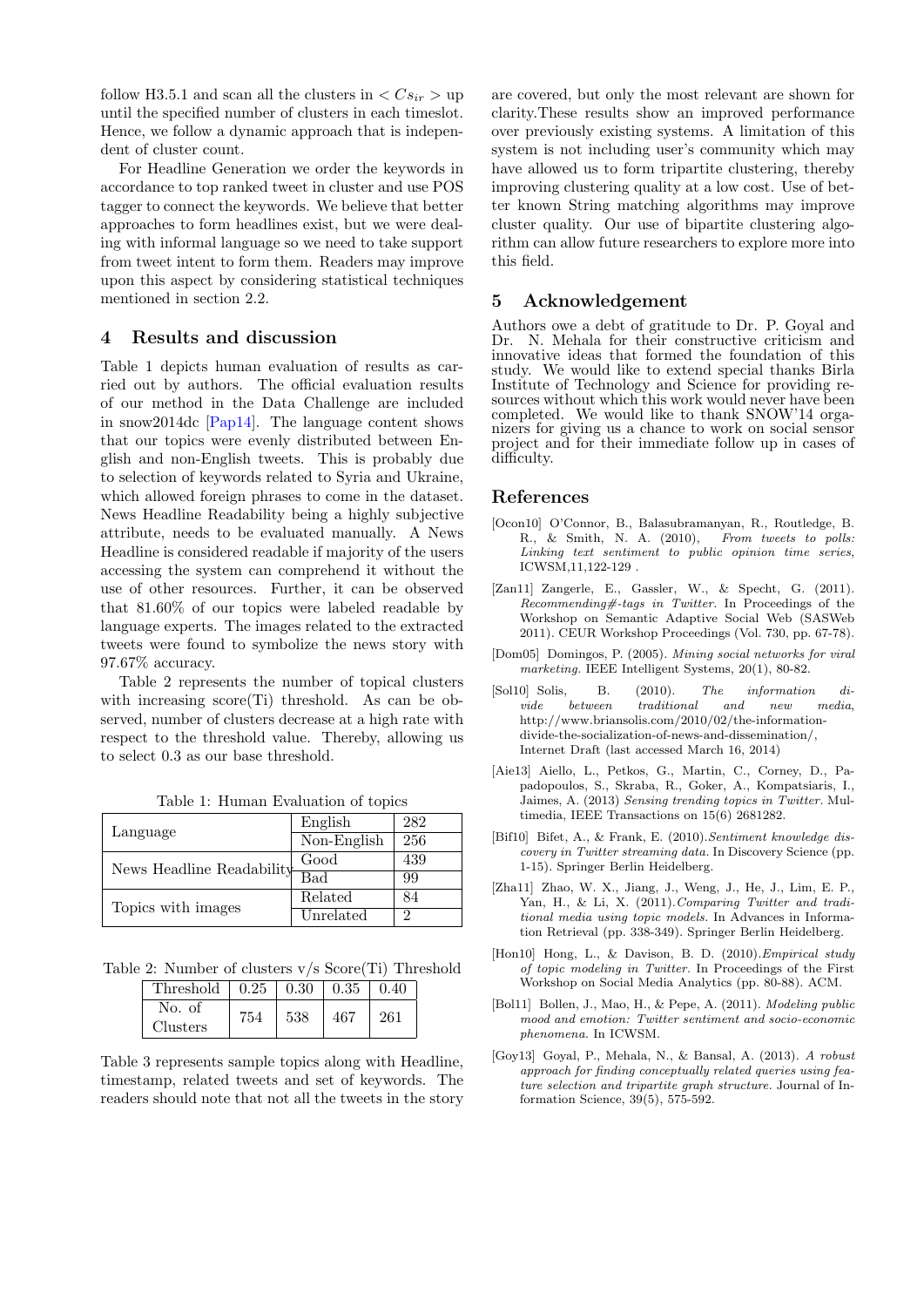- [Phu10] Phuvipadawat, S., & Murata, T. (2010). *Breaking news detection and tracking in Twitter.* In Web Intelligence and Intelligent Agent Technology (WI-IAT), 2010 IEEE/WIC/ACM International Conference on (Vol. 3, pp. 120-123). IEEE.
- [San09] Sankaranarayanan, J., Samet, H., Teitler, B. E., Lieberman, M. D., & Sperling, J. (2009). *Twitterstand: news in tweets.* In Proceedings of the 17th ACM SIGSPATIAL International Conference on Advances in Geographic Information Systems (pp. 42-51). ACM.
- [Ban00] Banko, M., Mittal, V. O., & Witbrock, M. J. (2000). *Headline generation based on statistical translation.* In Proceedings of the 38th Annual Meeting on Association for Computational Linguistics (pp. 318-325). Association for Computational Linguistics.
- [Jin01] Jin, R., & Hauptmann, A. G. (2001). *Generation Using a Training Corpus.* In Computational Linguistics and Intelligent Text Processing (pp. 208-215). Springer Berlin Heidelberg.
- [Yaj12] YaJuan, D. U. A. N., WEIF uRu, C. Z., Heung, Z. M., & Shum Y. (2012). *Twitter topic summarization by ranking tweets using social influence and content quality.* In Proceedings of the 24th International Conference on Computational Linguistics (pp. 763-780).
- [Hav03] Haveliwala, T. H. (2003). *Topic-sensitive pagerank: A context-sensitive ranking algorithm for web search.* Knowledge and Data Engineering, IEEE Transactions on, 15(4), 784-796.
- [Shu11] Shubhankar, K., Singh, A. P., & Pudi, V. (2011). *An efficient algorithm for topic ranking and modeling topic evolution.* In Database and Expert Systems Applications (pp. 320-330). Springer Berlin Heidelberg.
- [Pap14] Papadopoulos S., Corney D., Aiello L. (2014). *SNOW 2014 Data Challenge: Assessing the Performance of News Topic Detection Methods in Social Media.* In Proceedings of the SNOW 2014 Data Challenge.
- [Hut13] Hutto, C. J., Yardi, S., & Gilbert, E. (2013). *A longitudinal study of follow predictors on twitter.* In Proceedings of the SIGCHI Conference on Human Factors in Computing Systems (pp. 821-830). ACM.
- [Oco10] O'Connor, B., Krieger, M., & Ahn, D. (2010). *Tweet-Motif: Exploratory Search and Topic Summarization for Twitter.* In Proceedings of the 4th Int'l AAAI Conference on Weblogs and Social Media.